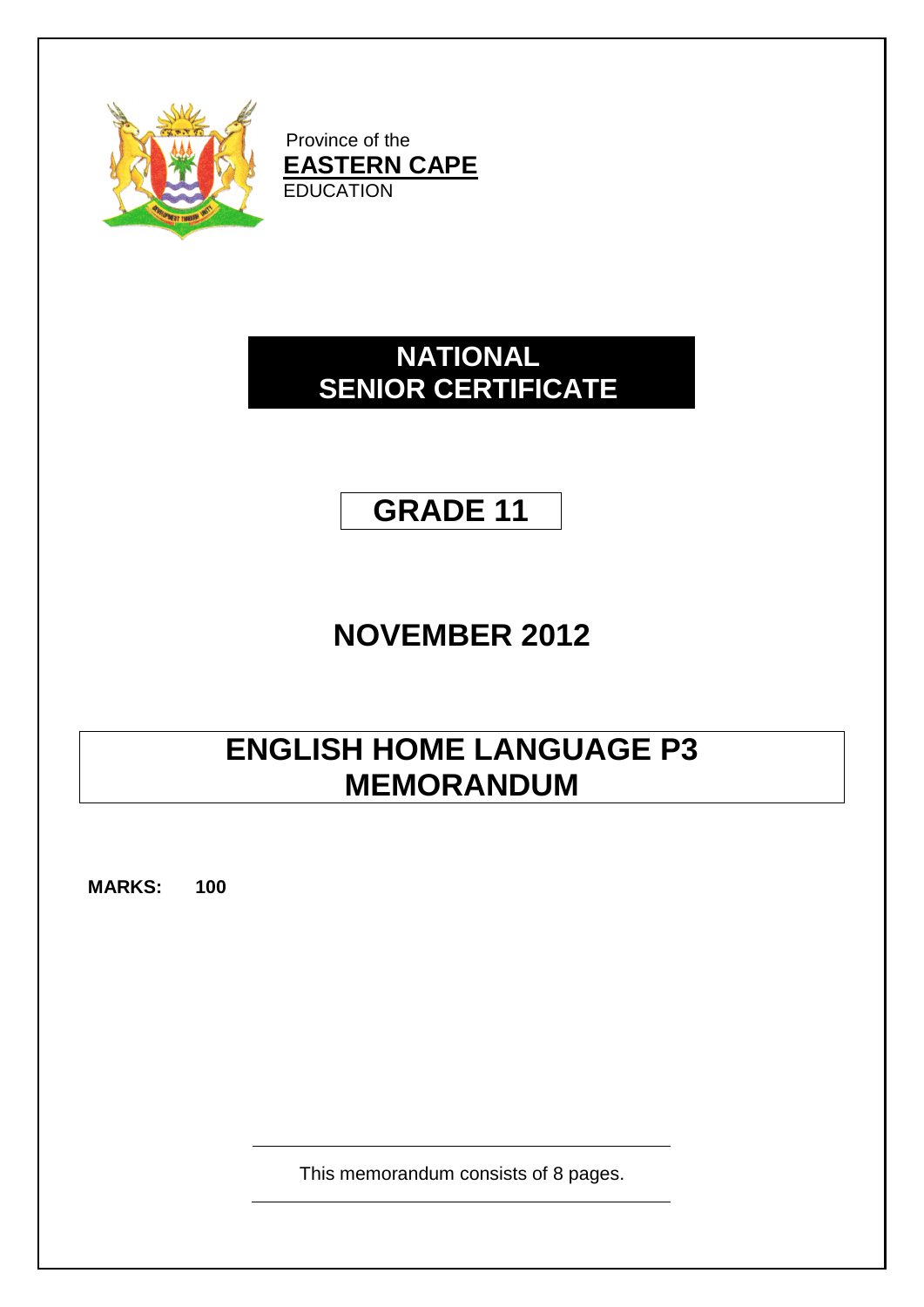#### **INFORMATION FOR THE MARKER**

In assessing a candidate's work, the following aspects, among others, drawn from the assessment rubric, must be borne in mind.

- The overall effect of planning, drafting, proofreading and editing of the work on the final text produced.
- Awareness of writing for a specific purpose, audience and context as well as register, style and tone – especially in sections B and C.
- Grammar, spelling and punctuation.
- Language structures, including an awareness of critical language.
- Choice of words and idiomatic language.
- Sentence construction.
- Paragraphing.
- Interpretation of the topic that will be reflected in the overall content: the introduction, development of ideas, and the conclusion.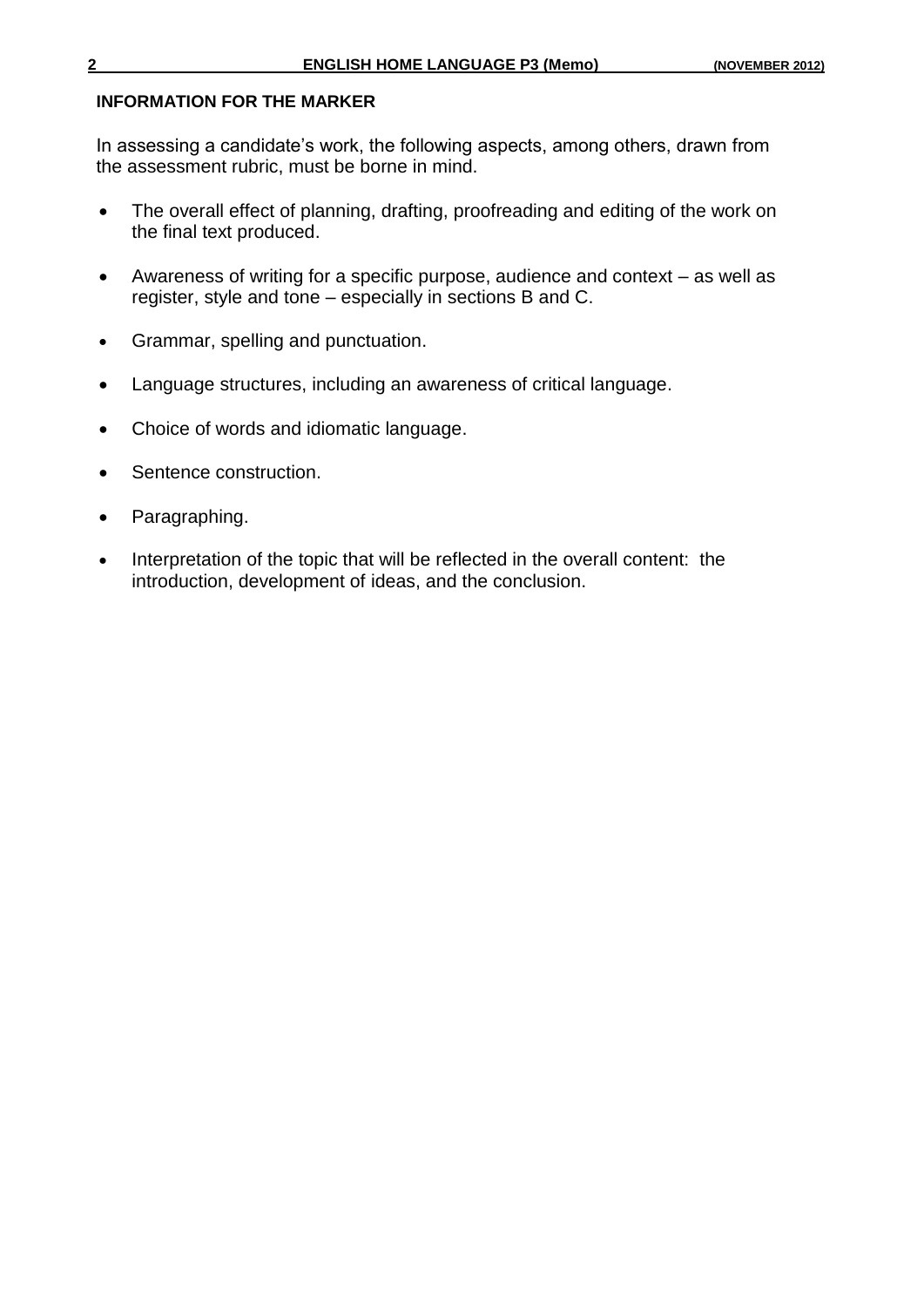#### **SECTION A: ESSAY**

#### **QUESTION 1**

- 1.1 POSSIBLE RESPONSES
	- Descriptive/narrative/discursive
	- Title could refer to a serious problem in the country/in government/in nature/in a person's life/medical emergency/emotional emergency
	- Essay should convey a sense of urgency
	- LO3AS1,2,3 **[50]**
- 1.2 POSSIBLE RESPONSES:
	- Narrative/discursive/reflective
	- Making a difficult decision
	- The importance of a particular decision and how its effects impact
	- Not being afraid of the future
	- Strengthening of resolve
	- A lesson learnt
	- Accepting the challenge of life
	- LO3AS1,2,3 **[50]**

#### 1.3 POSSIBLE RESPONSES:

- Narrative/discursive/reflective/argumentative
- The importance of accepting yourself/being true to yourself
- Seizing all opportunities
- Determining your own happiness
- LO3AS1,2,3 **[50]**

#### 1.4 POSSIBLE RESPONSES:

- Narrative/reflective/discursive/argumentative
- Words could appear somewhere in the essay
- Facing up to a difficult problem/personal problem
- The importance of talking about personal problems instead of bottling them up
- Discussion is better than violence
- OR: Sometimes we need more action and less talking
- LO3AS1,2,3 **[50]**

#### 1.5 POSSIBLE RESPONSES:

- Descriptive/narrative/reflective
- Can focus on any of the aspects: end of summer/end of a happy time/life is not static/changes in seasons/facing another stage in life **[50]**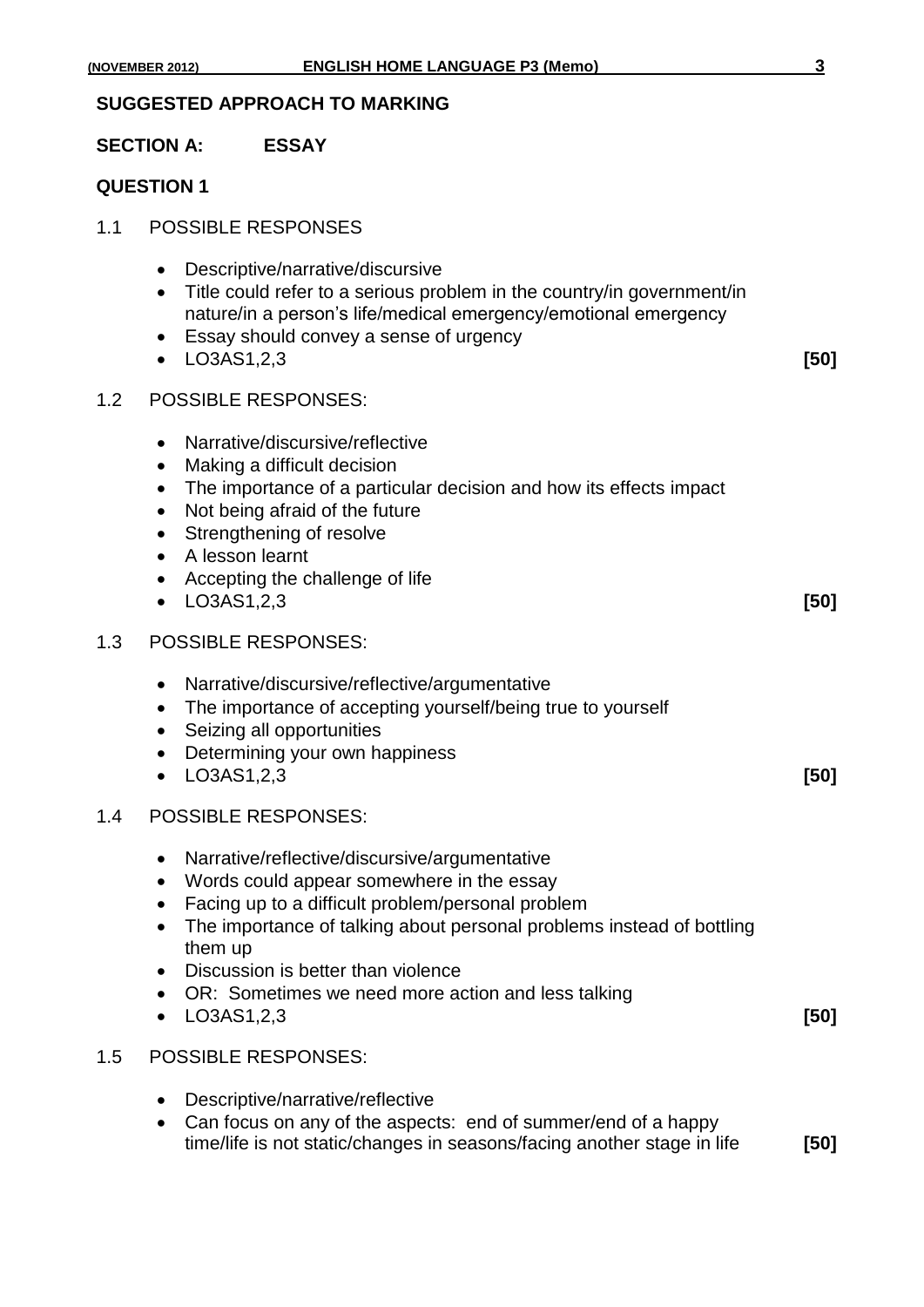#### 1.6 POSSIBLE RESPONSES:

- Discursive/narrative/reflective/argumentative
- Words can hurt/inspire/spur people into action/hate speech/inciting violence
- The importance of being considerate
- An incident where words had important consequences
- LO3AS1,2,3 **[50]**

#### 1.7 1.7.1 POSSIBLE RESPONSES:

- Narrative/argumentative/discursive/reflective
- The importance of caring for the environment
- Man's influence on the world around him
- Man holds the key to our survival
- The state of the world/Africa/South Africa/local environment
- An environmental disaster
- LO3AS1,2,3 **[50]**

#### 1.7.2 POSSIBLE RESPONSES

- Narrative/descriptive/reflective/argumentative
- Lack of individuality (faceless/wooden)
- Excess control over people's lives (school/home/country/world)
- The need to break free from restrictions
- Looking forward to breaking free after examinations
- LO3AS1,2,3 **[50]**

#### **INSTRUCTIONS TO MARKERS**

Refer to SECTION A: Rubric for Assessing an Essay found on page 8 of this memorandum.

| <b>CRITERIA USED FOR ASSESSMENT</b> |              |  |  |  |  |
|-------------------------------------|--------------|--|--|--|--|
| <b>CRITERIA</b>                     | <b>MARKS</b> |  |  |  |  |
| <b>CONTENT, PLANNING AND FORMAT</b> | 30           |  |  |  |  |
| LANGUAGE, STYLE AND EDITING         | 15           |  |  |  |  |
| <b>STRUCTURE</b>                    |              |  |  |  |  |
| <b>TOTAL</b>                        | 50           |  |  |  |  |

- 1. Read the whole piece and decide on a category for CONTENT AND PLANNING.
- 2. Re-read the piece and select the appropriate category for LANGUAGE, STYLE AND EDITING.
- 3. Re-read the piece and select the appropriate category for STRUCTURE.

#### **TOTAL SECTON A: 50**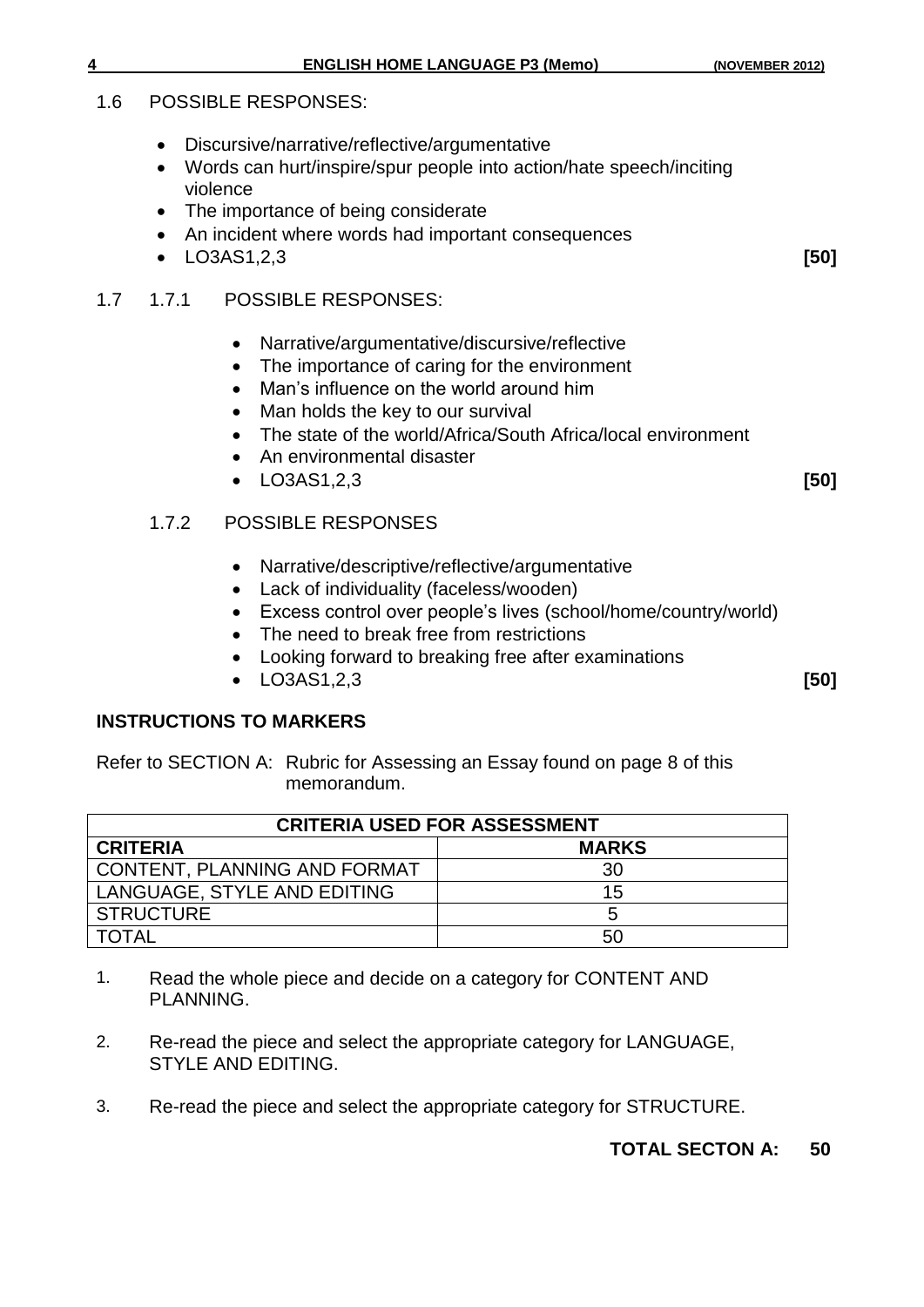|     | <b>SECTION B:</b><br><b>LONGER TRANSACTIONAL TEXT</b>                                                                                                                                                                                                                                                            |        |
|-----|------------------------------------------------------------------------------------------------------------------------------------------------------------------------------------------------------------------------------------------------------------------------------------------------------------------|--------|
|     | <b>QUESTION 2</b>                                                                                                                                                                                                                                                                                                |        |
| 2.1 | <b>DIALOGUE</b>                                                                                                                                                                                                                                                                                                  |        |
|     | Confrontation and explanation<br>$\bullet$<br>Should convey idea of the learner's desperation/emotional trauma<br>$\bullet$<br>Appropriate register: colloquial, but NOT slang<br>$\bullet$ LO3AS1,2,3                                                                                                           | $[30]$ |
| 2.2 | <b>LETTER OF COMMENDATION</b>                                                                                                                                                                                                                                                                                    |        |
|     | <b>Formal letter</b><br>$\bullet$<br>• Praising the salesperson<br>Stating what the salesperson did that was so impressive<br>$\bullet$<br>• Formal register and style<br>LO3AS1,2,3<br>$\bullet$                                                                                                                | $[30]$ |
| 2.3 | <b>AGENDA AND MINUTES</b>                                                                                                                                                                                                                                                                                        |        |
|     | Focus is on the increase in bullying<br>$\bullet$<br>Agenda should reflect the purpose of the meeting<br>$\bullet$<br>Minutes should reflect the discussion of the problem<br>$\bullet$<br>Possible solutions need to be provided<br>$\bullet$<br>Formal style and register<br>$\bullet$<br>$\bullet$ LO3AS1,2,3 | $[30]$ |
| 2.4 | <b>NEWSPAPER COLUMN</b>                                                                                                                                                                                                                                                                                          |        |
|     | Is for publication in a school newspaper<br>$\bullet$<br>• Column need not focus only on the letter, but also on social network<br>sites in general<br>Possible focus on: advice on dealing with the situation; the need to be<br>discreet; the dangers of social network sites                                  |        |

Colloquial language acceptable

|  | $\bullet$ LO3AS1,2,3 | [30] |
|--|----------------------|------|
|--|----------------------|------|

**TOTAL SECTON B: 30**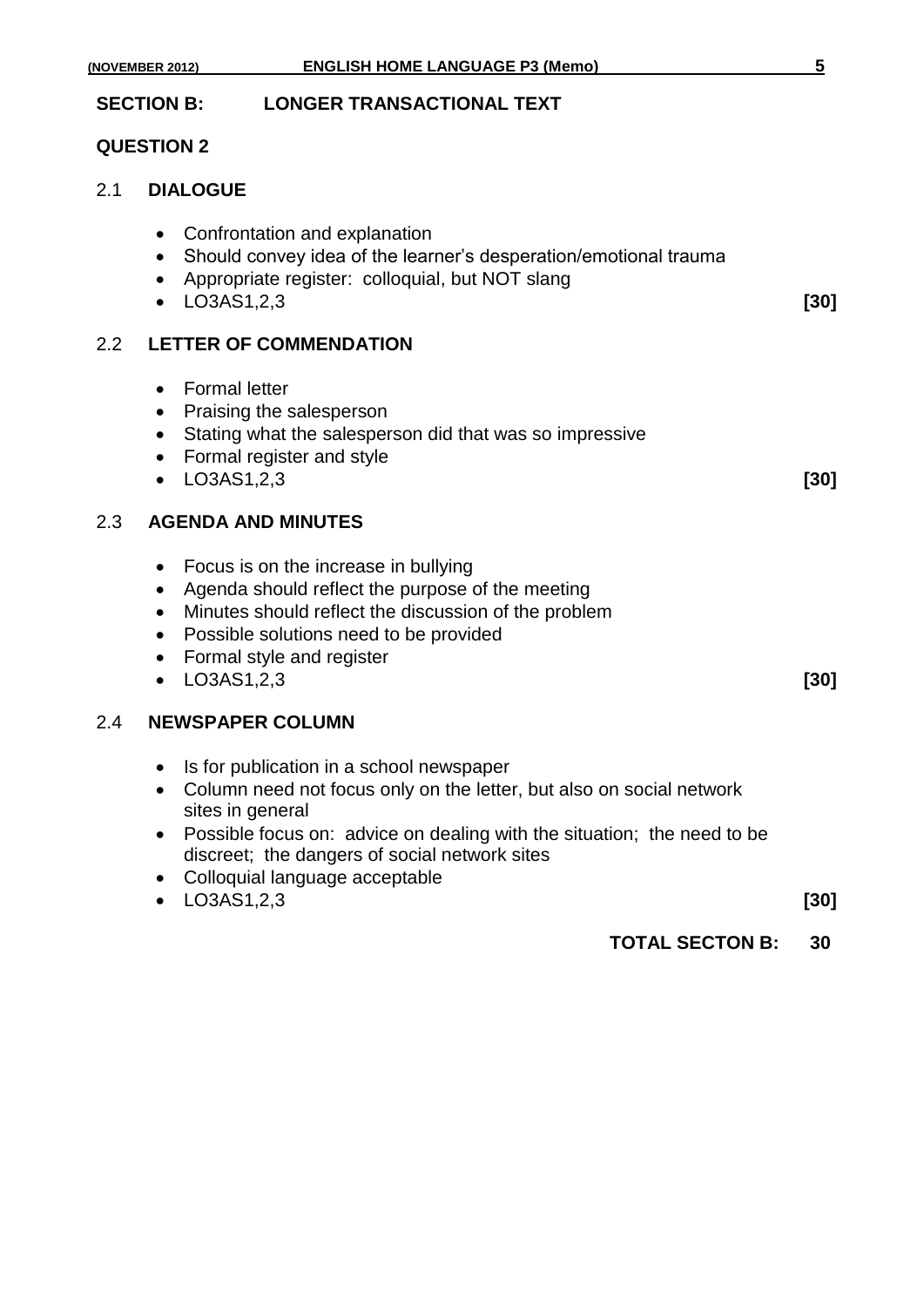#### **INSTRUCTIONS TO MARKERS**

Refer to SECTION B:Rubric for Assessing Longer Transactional Texts found on page 9 of this memorandum.

| <b>CRITERIA USED FOR ASSESSMENT</b> |    |  |  |  |  |
|-------------------------------------|----|--|--|--|--|
| <b>MARKS</b><br><b>CRITERIA</b>     |    |  |  |  |  |
| <b>CONTENT, PLANNING AND FORMAT</b> | 18 |  |  |  |  |
| LANGUAGE, STYLE AND EDITING         | 12 |  |  |  |  |
| <b>TOTAL</b>                        | 30 |  |  |  |  |

- 1. Read the whole piece and decide on a category for CONTENT, PLANNING AND FORMAT.
- 2. Re-read the piece and select the appropriate category for LANGUAGE, STYLE AND EDITING.
- 3. If the learner has used **incorrect format**, decide on a mark for **content** then drop slightly within that category or drop to the next category. (The seriousness of the transgression will determine the extent of the penalty.)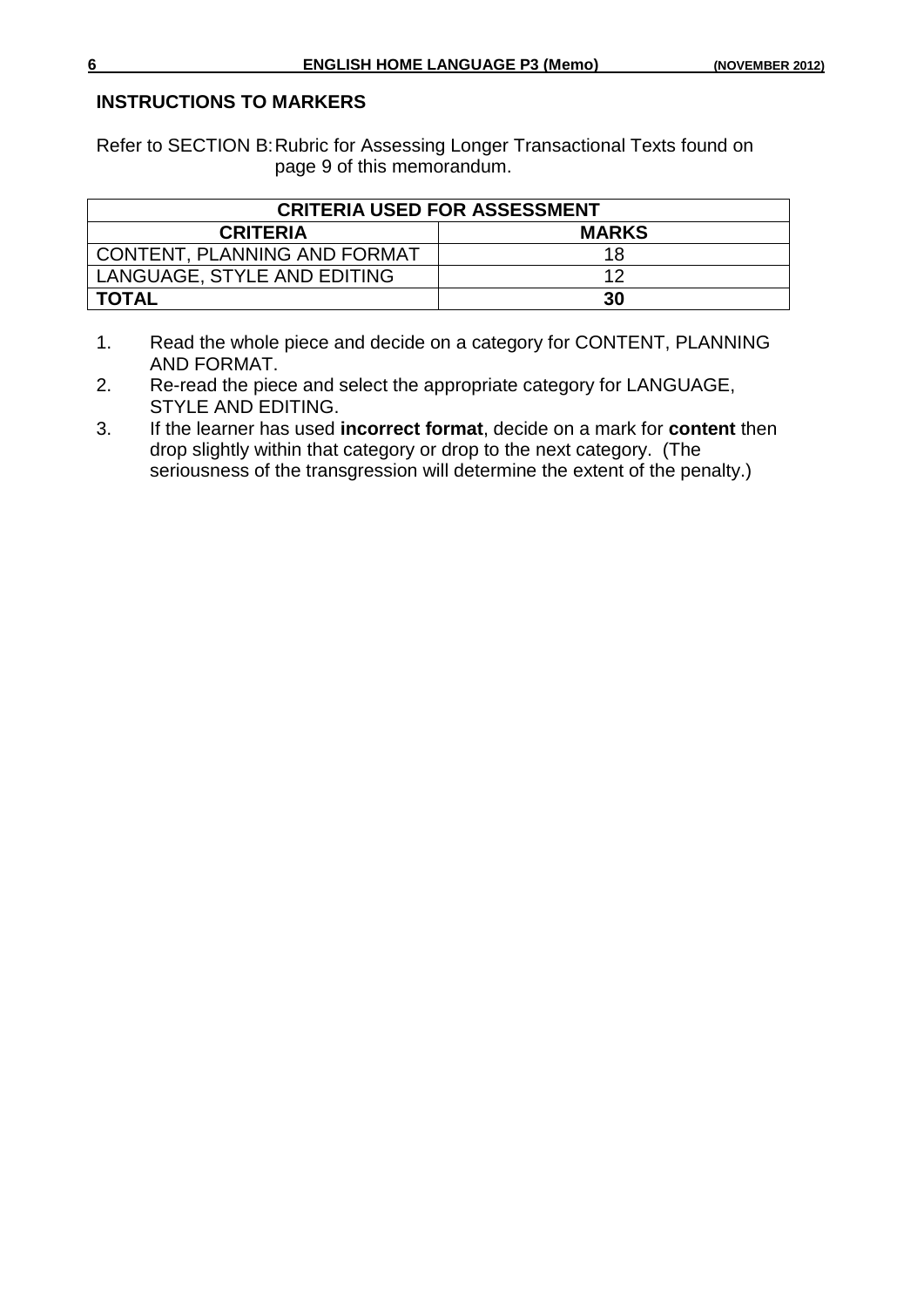#### **SECTION C: SHORTER TEXT TRANSACTIONAL/REFERENTIAL/INFORMATIONAL**

#### **QUESTION 3**

- 3.1 **INSTRUCTIONS**
	- Need to be relevant to coping with life's problems
	- Instructions deal with NOT feeling sorry for oneself
	- Each instruction should be written as a separate point on a new line, but do not penalise if the instructions are written as a paragraph
	- Numbered or bulleted instructions are preferable
	- LO3AS1,2,3 **[20]**

#### 3.2 **POSTER**

- Promotion of recycling
- Focus is **not** on pollution
- Heading
- Text only
- **•** Text needs to connect with illustration
- Useful advice on how and what to recycle
- LO3AS1,2,3 **[20]**

#### 3.3 **DIARY**

- TWO entries required
- Date for each entry
- Informal language, but no slang
- Emotive language
- The reason for the anger must be clear
- LO3AS1,2,3 **[20]**

#### **INSTRUCTIONS TO MARKERS**

Refer to SECTION C: Rubric for Assessing Shorter

Transactional/referential/Informational Texts found on page 10 of this memorandum.

| <b>CRITERIA USED FOR ASSESSMENT</b> |    |  |  |  |  |
|-------------------------------------|----|--|--|--|--|
| <b>MARKS</b><br><b>CRITERIA</b>     |    |  |  |  |  |
| CONTENT, PLANNING AND FORMAT        | 12 |  |  |  |  |
| LANGUAGE, STYLE AND EDITING         |    |  |  |  |  |
| <b>TOTAL</b>                        | 20 |  |  |  |  |

- 1. Read the whole piece and decide on a category for CONTENT, PLANNING AND FORMAT.
- 2. Re-read the piece and select the appropriate category for LANGUAGE, STYLE AND EDITING.
- 3. If the learner has used **incorrect format**, decide on a mark for **content** then drop slightly within that category or drop to the next category. (The seriousness of the transgression will determine the extent of the penalty.)

#### **TOTAL SECTON C: 20 GRAND TOTAL: 100**

- NOTE: Various formats of transactional/referential/informational texts have been taught/are in current practice. Therefore, this has to be considered when assessing the format.
	- Give credit for appropriateness of format.
	- Look for a logical approach in all writing.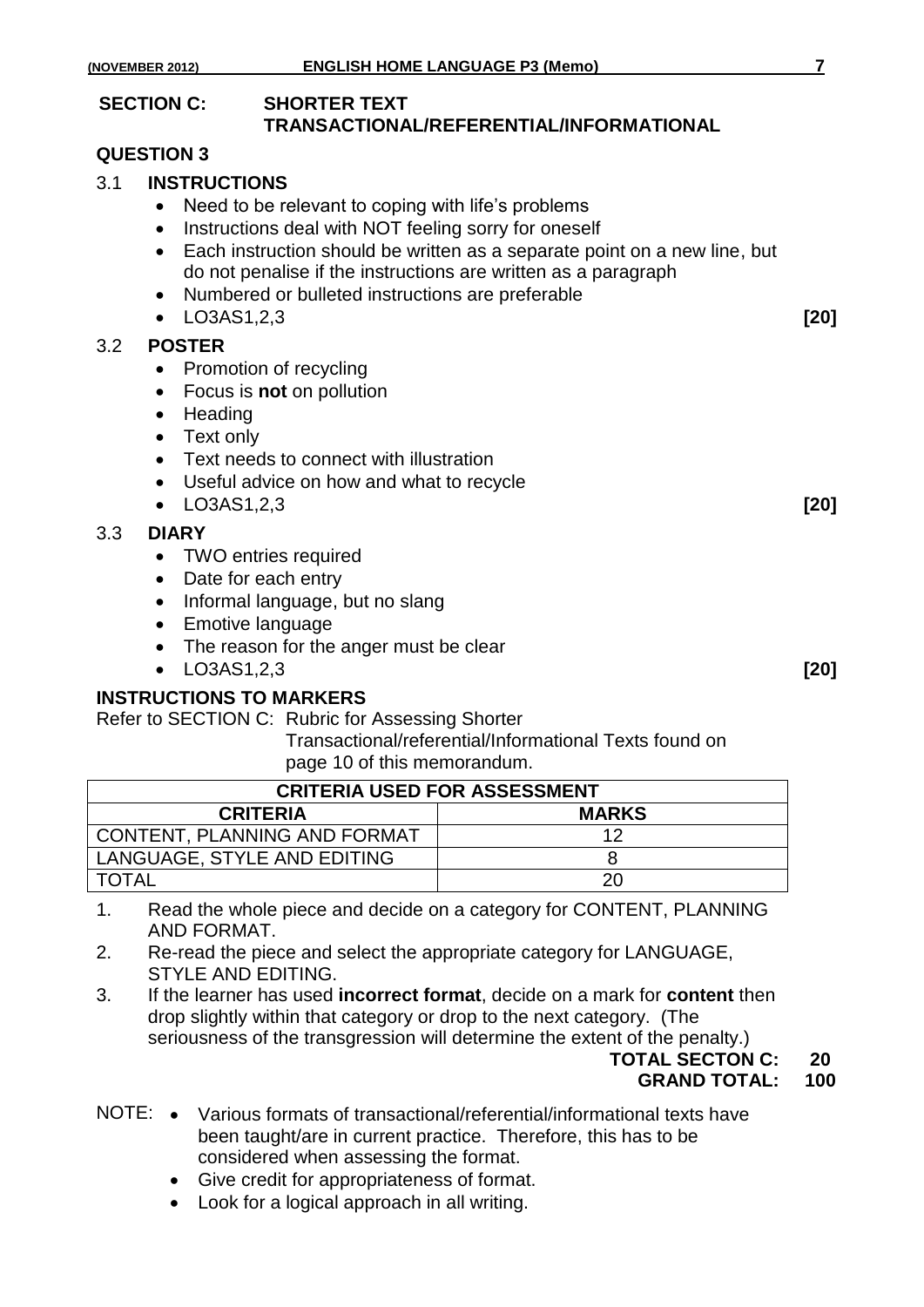**8 ENGLISH HOME LANGUAGE P3 (Memo) (NOVEMBER 2012)**

### **SECTION A: RUBRIC FOR ASSESSING AN ESSAY – HOME LANGUAGE (50 marks)**

|                                                                      | Code 7:                                                                                                                                                                                                                                                                                                                                       | Code 6:                                                                                                                                                                                                                                                                                                                                   | Code 5:                                                                                                                                                                                                                                                      | Code 4:                                                                                                                                                                                                                                                                                                                         | Code 3:                                                                                                                                                                                                                                                                               | Code 2:                                                                                                                                                                                                                 | Code 1:                                                                                                                                                                                                                        |
|----------------------------------------------------------------------|-----------------------------------------------------------------------------------------------------------------------------------------------------------------------------------------------------------------------------------------------------------------------------------------------------------------------------------------------|-------------------------------------------------------------------------------------------------------------------------------------------------------------------------------------------------------------------------------------------------------------------------------------------------------------------------------------------|--------------------------------------------------------------------------------------------------------------------------------------------------------------------------------------------------------------------------------------------------------------|---------------------------------------------------------------------------------------------------------------------------------------------------------------------------------------------------------------------------------------------------------------------------------------------------------------------------------|---------------------------------------------------------------------------------------------------------------------------------------------------------------------------------------------------------------------------------------------------------------------------------------|-------------------------------------------------------------------------------------------------------------------------------------------------------------------------------------------------------------------------|--------------------------------------------------------------------------------------------------------------------------------------------------------------------------------------------------------------------------------|
|                                                                      | Outstanding                                                                                                                                                                                                                                                                                                                                   | <b>Meritorious</b>                                                                                                                                                                                                                                                                                                                        | <b>Substantial</b>                                                                                                                                                                                                                                           | <b>Adequate</b>                                                                                                                                                                                                                                                                                                                 | <b>Moderate</b>                                                                                                                                                                                                                                                                       | <b>Elementary</b>                                                                                                                                                                                                       | Not achieved                                                                                                                                                                                                                   |
|                                                                      | 80-100%                                                                                                                                                                                                                                                                                                                                       | 70-79%                                                                                                                                                                                                                                                                                                                                    | 60-69%                                                                                                                                                                                                                                                       | 50-59%                                                                                                                                                                                                                                                                                                                          | 40-49%                                                                                                                                                                                                                                                                                | 30-39%                                                                                                                                                                                                                  | $0 - 29%$                                                                                                                                                                                                                      |
| <b>CONTENT &amp;</b><br><b>PLANNING</b><br><b>30 MARKS</b>           | 24-30<br>-Content<br>outstanding, highly<br>original.<br>-Ideas thought-<br>provoking, mature.<br>-Planning &/or<br>drafting has<br>produced<br>a flawlessly<br>presentable essay.                                                                                                                                                            | $21 - 23\frac{1}{2}$<br>-Content<br>meritorious, original.<br>-Ideas imaginative,<br>interesting.<br>- Planning &/or<br>drafting has<br>produced a well-<br>crafted &<br>presentable essay.                                                                                                                                               | 18-201/2<br>-Content sound,<br>reasonably<br>coherent.<br>-Ideas interesting,<br>convincing.<br>- Planning &/or<br>drafting has<br>produced a<br>presentable & good<br>essay.                                                                                | $15 - 17\frac{1}{2}$<br>$-Content$<br>appropriate,<br>adequately<br>coherent.<br>-Ideas interesting,<br>adequately original.<br>- Planning &/or<br>drafting has<br>produced a<br>satisfactory,<br>presentable essay.                                                                                                            | $12 - 14\frac{1}{2}$<br>-Content mediocre,<br>ordinary. Gaps in<br>coherence.<br>-Ideas mostly<br>relevant. Limited<br>originality.<br>- Planning &/or<br>drafting has<br>produced a<br>moderately<br>presentable &<br>coherent essay.                                                | $9 - 11\frac{1}{2}$<br>-Content not always<br>clear, lacks<br>coherence.<br>-Few ideas, often<br>repetitive.<br>-Inadequate for<br>home language level<br>despite<br>planning/drafting.<br>Essay not well<br>presented. | $0 - 8\frac{1}{2}$<br>-Content largely<br>irrelevant. No<br>coherence.<br>-Ideas tedious,<br>repetitive.<br>-Inadequate<br>planning/drafting.<br>Poorly presented<br>essay.                                                    |
| LANGUAGE,<br><b>STYLE &amp;</b><br><b>EDITING</b><br><b>15 MARKS</b> | $12 - 15$<br>-Critical awareness<br>of impact of<br>language.<br>-Language,<br>punctuation<br>effectively used.<br>-Uses highly<br>appropriate<br>figurative language.<br>-Choice of words<br>exceptional, mature.<br>-Style, tone, register<br>highly suited to<br>topic.<br>-Virtually error-free<br>following proof-<br>reading & editing. | $10\frac{1}{2} - 11\frac{1}{2}$<br>-Critical awareness<br>of impact of<br>language.<br>-Language,<br>punctuation correct;<br>able to use figurative<br>language.<br>-Choice of words<br>varied & creative.<br>-Style, tone, register<br>appropriately suited<br>to topic.<br>-Largely error-free<br>following proof-<br>reading, editing. | $9 - 10$<br>-Critical awareness<br>of language evident.<br>-Language &<br>punctuation mostly<br>correct.<br>-Choice of words<br>suited to text.<br>-Style, tone, register<br>suited to topic.<br>-Mostly error-free<br>following proof-<br>reading, editing. | $7\frac{1}{2} - 8\frac{1}{2}$<br>-Some awareness of<br>impact of language.<br>-Language<br>simplistic.<br>punctuation<br>adequate.<br>-Choice of words<br>adequate.<br>-Style, tone, register<br>generally consistent<br>with topic<br>requirements.<br>-Still contains a few<br>errors following<br>proof-reading,<br>editing. | $6 - 7$<br>-Limited critical<br>language<br>awareness.<br>-Language<br>mediocre,<br>punctuation often<br>inaccurately used.<br>-Choice of words<br>basic.<br>-Style, tone register<br>lacking in<br>coherence.<br>-Contains several<br>errors following<br>proof-reading,<br>editing. | $4\frac{1}{2} - 5\frac{1}{2}$<br>-Language $&$<br>punctuation flawed.<br>-Choice of words<br>limited.<br>-Style, tone, register<br>inappropriate.<br>-Error-ridden despite<br>proof-reading,<br>editing.                | $0 - 4$<br>-Language $\&$<br>punctuation<br>seriously flawed.<br>-Choice of words<br>inappropriate.<br>-Style, tone, register<br>flawed in all aspects.<br>-Error-ridden &<br>confused following<br>proof-reading,<br>editing. |
| <b>STRUCTURE</b><br><b>5 MARKS</b>                                   | $4 - 5$<br>-Coherent<br>development of<br>topic. Vivid,<br>exceptional detail.<br>-Sentences,<br>paragraphs brilliantly<br>constructed.<br>-Length in<br>accordance with<br>requirements of<br>topic.                                                                                                                                         | $3\frac{1}{2}$<br>-Logical<br>development of<br>details. Coherent.<br>-Sentences,<br>paragraphs logical,<br>varied.<br>-Length correct.                                                                                                                                                                                                   | 3<br>-Several relevant<br>details developed.<br>-Sentences.<br>paragraphs well-<br>constructed.<br>-Length correct.                                                                                                                                          | $2\frac{1}{2}$<br>-Some points,<br>necessary details<br>developed.<br>-Sentences,<br>paragraphing might<br>be faulty in places<br>but essay still makes<br>sense.<br>-Length almost<br>correct.                                                                                                                                 | $\overline{2}$<br>-Most necessary<br>points evident.<br>-Sentences,<br>paragraphs faulty<br>but essay still makes<br>sense.<br>-Length - too<br>long/short.                                                                                                                           | $1\frac{1}{2}$<br>Sometimes off topic<br>but general line of<br>thought can be<br>followed.<br>-Sentences,<br>paragraphs<br>constructed at an<br>elementary level.<br>-Length - too<br>long/short.                      | $0 - 1$<br>-Off topic.<br>-Sentences,<br>paragraphs<br>muddled.<br>inconsistent.<br>Length $-$ far too<br>long/short.                                                                                                          |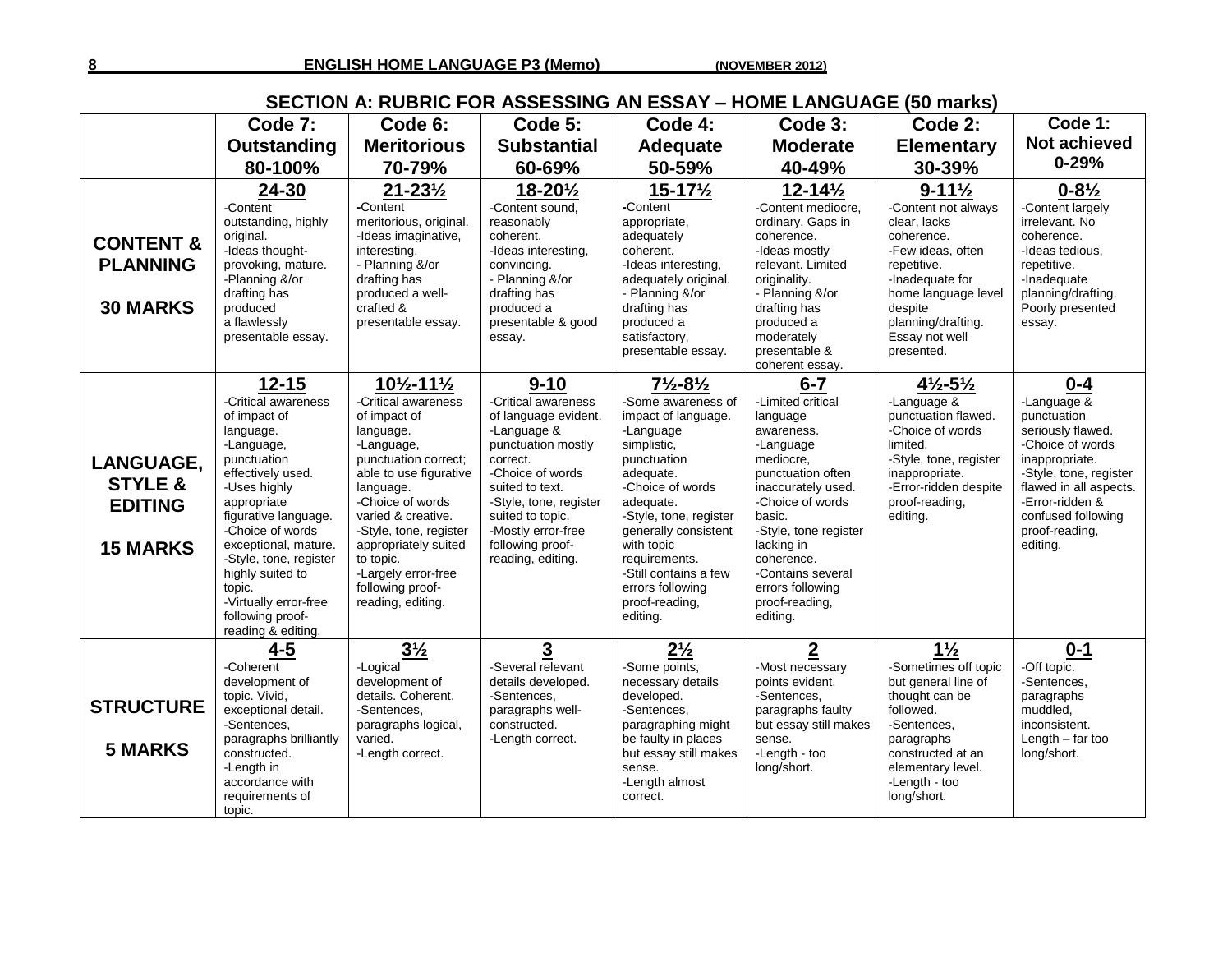### **SECTION B: RUBRIC FOR ASSESSING LONGER TRANSACTIONAL TEXTS – HOME LANGUAGE (30 marks)**

|                                                                              |                                                                                                                                                                                                                                                                                                                                                                                                               |                                                                                                                                                                                                                                                                                                                                                                                                    |                                                                                                                                                                                                                                                                                                                                                                                    |                                                                                                                                                                                                                                                                                                                                                                                                        |                                                                                                                                                                                                                                                                                                                                                                                                                                                                       |                                                                                                                                                                                                                                                                                                                                                                                                                                                                                                   | , , , , , , , , , , , , , , , ,                                                                                                                                                                                                                                                                                                                                                      |
|------------------------------------------------------------------------------|---------------------------------------------------------------------------------------------------------------------------------------------------------------------------------------------------------------------------------------------------------------------------------------------------------------------------------------------------------------------------------------------------------------|----------------------------------------------------------------------------------------------------------------------------------------------------------------------------------------------------------------------------------------------------------------------------------------------------------------------------------------------------------------------------------------------------|------------------------------------------------------------------------------------------------------------------------------------------------------------------------------------------------------------------------------------------------------------------------------------------------------------------------------------------------------------------------------------|--------------------------------------------------------------------------------------------------------------------------------------------------------------------------------------------------------------------------------------------------------------------------------------------------------------------------------------------------------------------------------------------------------|-----------------------------------------------------------------------------------------------------------------------------------------------------------------------------------------------------------------------------------------------------------------------------------------------------------------------------------------------------------------------------------------------------------------------------------------------------------------------|---------------------------------------------------------------------------------------------------------------------------------------------------------------------------------------------------------------------------------------------------------------------------------------------------------------------------------------------------------------------------------------------------------------------------------------------------------------------------------------------------|--------------------------------------------------------------------------------------------------------------------------------------------------------------------------------------------------------------------------------------------------------------------------------------------------------------------------------------------------------------------------------------|
|                                                                              | Code 7:                                                                                                                                                                                                                                                                                                                                                                                                       | Code 6:                                                                                                                                                                                                                                                                                                                                                                                            | Code 5:                                                                                                                                                                                                                                                                                                                                                                            | Code 4:                                                                                                                                                                                                                                                                                                                                                                                                | Code 3:                                                                                                                                                                                                                                                                                                                                                                                                                                                               | Code 2:                                                                                                                                                                                                                                                                                                                                                                                                                                                                                           | Code 1:                                                                                                                                                                                                                                                                                                                                                                              |
|                                                                              | Outstanding                                                                                                                                                                                                                                                                                                                                                                                                   | <b>Meritorious</b>                                                                                                                                                                                                                                                                                                                                                                                 | <b>Substantial</b>                                                                                                                                                                                                                                                                                                                                                                 | <b>Adequate</b>                                                                                                                                                                                                                                                                                                                                                                                        | <b>Moderate</b>                                                                                                                                                                                                                                                                                                                                                                                                                                                       | <b>Elementary</b>                                                                                                                                                                                                                                                                                                                                                                                                                                                                                 | <b>Not achieved</b>                                                                                                                                                                                                                                                                                                                                                                  |
|                                                                              | 80-100%                                                                                                                                                                                                                                                                                                                                                                                                       | 70-79%                                                                                                                                                                                                                                                                                                                                                                                             | 60-69%                                                                                                                                                                                                                                                                                                                                                                             | 50-59%                                                                                                                                                                                                                                                                                                                                                                                                 | 40-49%                                                                                                                                                                                                                                                                                                                                                                                                                                                                | 30-39%                                                                                                                                                                                                                                                                                                                                                                                                                                                                                            | $0 - 29%$                                                                                                                                                                                                                                                                                                                                                                            |
| <b>CONTENT,</b><br><b>PLANNING &amp;</b><br><b>FORMAT</b><br><b>18 MARKS</b> | $14\frac{1}{2} - 18$<br>-Extensive<br>specialized<br>knowledge of<br>requirements of text.<br>-Disciplined writing-<br>maintains rigorous<br>focus, no<br>digressions.<br>-Total coherence in<br>content & ideas,<br>highly elaborated &<br>all details support<br>topic.<br>-Evidence of<br>planning &/or<br>drafting has<br>produced a<br>flawlessly<br>presentable text.<br>-Highly appropriate<br>format. | $13 - 14$<br>-Very good<br>knowledge of<br>requirements of text.<br>-Disciplined writing-<br>maintains focus, no<br>digressions.<br>-Coherent in content<br>& ideas, very well<br>elaborated & all<br>details support topic.<br>-Evidence of<br>planning &/or<br>drafting has<br>produced a well-<br>crafted &<br>presentable text.<br>-Has applied the<br>necessary rules of<br>format very well. | $11 - 12\frac{1}{2}$<br>-Fair knowledge of<br>requirements of text.<br>-Writing - maintains<br>focus, with minor<br>digressions.<br>-Mostly coherent in<br>content & ideas,<br>elaborated & most<br>details support topic.<br>-Evidence of<br>planning &/or<br>drafting has<br>produced a<br>presentable & very<br>good text.<br>-Has applied the<br>necessary rules of<br>format. | $9 - 10\frac{1}{2}$<br>-Adequate<br>knowledge of<br>requirements of text.<br>-Writing - digresses<br>but does not impede<br>overall meaning.<br>-Adequately<br>coherent in content<br>& ideas, some<br>details support topic.<br>-Evidence of<br>planning &/or<br>drafting has<br>produced a<br>satisfactorily<br>presented text.<br>-Has applied an<br>adequate idea of<br>requirements of<br>format. | $7\frac{1}{2} - 8\frac{1}{2}$<br>-Moderate<br>knowledge of<br>requirements of text.<br>Response to writing<br>task reveals a<br>narrow focus.<br>-Writing - digresses,<br>meaning vague in<br>places.<br>-Moderately<br>coherent in content<br>& ideas, some<br>details support topic.<br>-Evidence of<br>planning &/or<br>drafting has<br>produced a<br>moderately<br>Presentable &<br>coherent text.<br>-Has a moderate<br>idea of requirements<br>of format - some | $5\frac{1}{2} - 7$<br>-Elementary<br>knowledge of<br>requirements of text.<br>Response to writing<br>task reveals a limited<br>focus.<br>-Writing - digresses,<br>meaning obscure in<br>places.<br>-Not always<br>coherent in content<br>& ideas, has few<br>details which support<br>topic.<br>-Inadequate for<br>home language level<br>despite planning<br>&/or drafting. Text<br>not well presented,<br>-Has vaguely applied<br>necessary rules of<br>$format - some$<br>critical oversights. | $0 - 5$<br>-No knowledge of<br>requirements of text.<br>Response to writing<br>task reveals a limited<br>focus.<br>-Writing - digresses,<br>meaning obscure in<br>places.<br>-Not coherent in<br>content & ideas, has<br>few details which<br>support topic.<br>-Inadequate<br>planning/ drafting.<br>Poorly presented<br>text.<br>-Has not applied<br>necessary rules of<br>format. |
| <b>LANGUAGE,</b><br><b>STYLE &amp;</b><br><b>EDITING</b><br><b>12 MARKS</b>  | $10 - 12$<br>-Grammatically<br>accurate & brilliantly<br>constructed.<br>-Vocabulary highly<br>appropriate to<br>purpose, audience &<br>context.<br>-Style, tone, register<br>highly appropriate.<br>-Virtually error-free<br>following proof-<br>reading & editing.<br>-Length correct.                                                                                                                      | $8\frac{1}{2} - 9\frac{1}{2}$<br>-Very well<br>constructed &<br>accurate.<br>-Vocabulary very<br>appropriate to<br>purpose, audience &<br>context.<br>-Suitable style, tone,<br>register considering<br>demands of task.<br>-Largely error-free<br>following proof-<br>reading & editing.<br>-Length correct.                                                                                      | $7\frac{1}{2} - 8$<br>-Well constructed &<br>easy to read.<br>-Vocabulary<br>appropriate to<br>purpose, audience &<br>context.<br>-Style, tone, register<br>mostly appropriate.<br>-Mostly error-free<br>following proof-<br>reading & editing.<br>-Length correct.                                                                                                                | $6 - 7$<br>-Adequately<br>constructed. Errors<br>do not impede flow.<br>-Vocabulary<br>adequate for<br>purpose, audience &<br>context.<br>-Style, tone, register<br>fairly appropriate.<br>-A few errors<br>following proof-<br>reading & editing.<br>-Length almost<br>correct.                                                                                                                       | critical oversights.<br>$5 - 5\frac{1}{2}$<br>-Basically<br>constructed. Several<br>errors.<br>-Vocabulary limited<br>& not very suitable<br>for purpose,<br>audience & context.<br>-Lapses in style tone<br>& register.<br>-Several errors<br>following proof-<br>reading & editing.<br>$-L$ ength $-$ too<br>long/short.                                                                                                                                            | $4 - 4\frac{1}{2}$<br>-Poorly constructed<br>& difficult to follow.<br>-Vocabulary requires<br>some remediation &<br>not suitable for<br>purpose, audience &<br>context.<br>-Style, tone &<br>register<br>inappropriate.<br>-Error-ridden despite<br>proof-reading,<br>editing.<br>-Length $-$ too<br>long/short.                                                                                                                                                                                 | $0 - 3\frac{1}{2}$<br>-Poorly constructed<br>& very difficult to<br>follow.<br>-Vocabulary requires<br>serious remediation<br>& not suitable for<br>purpose.<br>-Style, tone &<br>register do not<br>correspond with<br>topic<br>-Error-ridden and<br>confused following<br>proof-reading,<br>editing.<br>-Length $-$ far too<br>long/short.                                         |